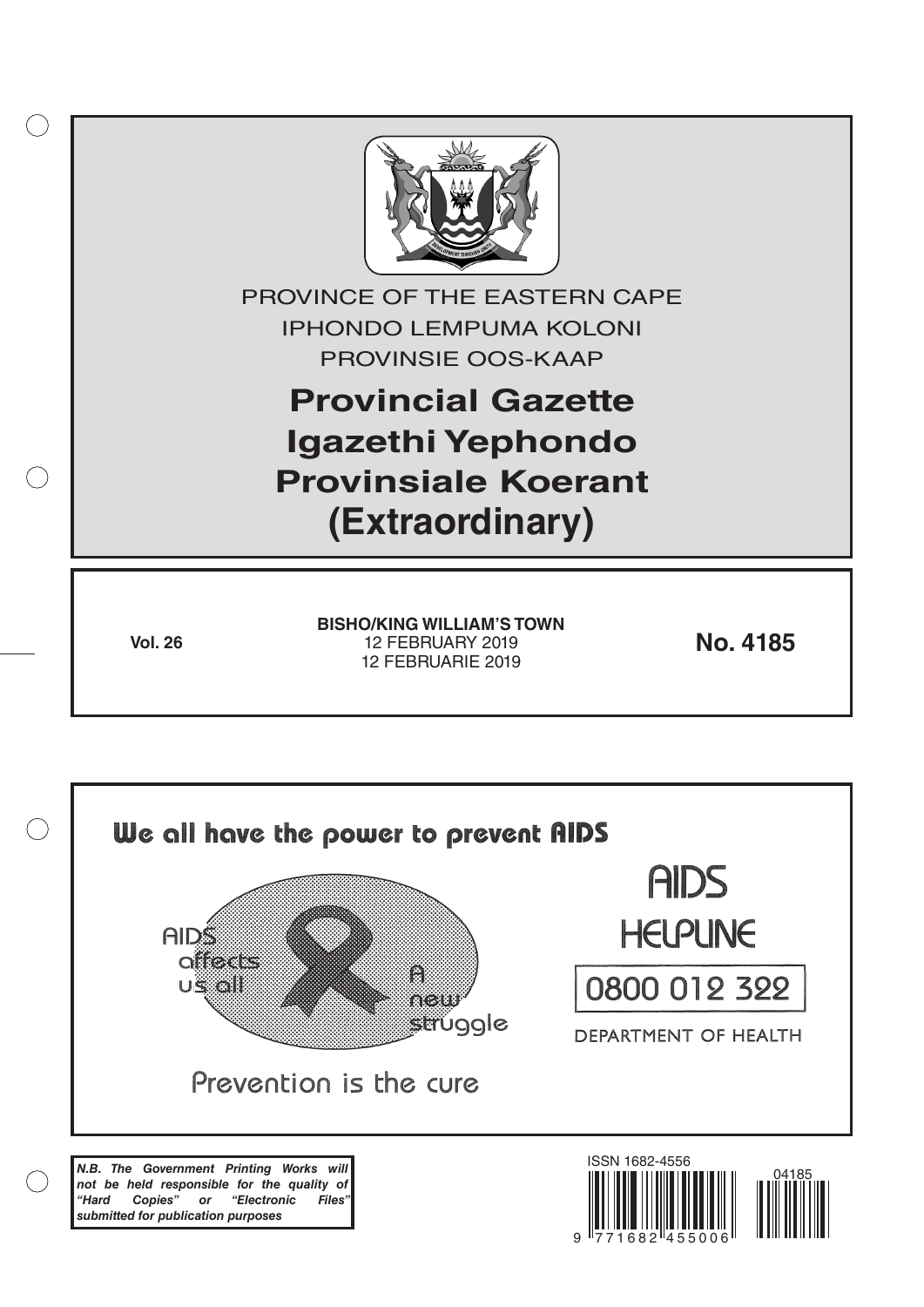# **IMPORTANT NOTICE:**

**The GovernmenT PrinTinG Works Will noT be held resPonsible for any errors ThaT miGhT occur due To The submission of incomPleTe / incorrecT / illeGible coPy.**

**no fuTure queries Will be handled in connecTion WiTh The above.**

#### **CONTENTS**

|    |                                                                                                     | Gazette<br>No. | Page<br>No. |
|----|-----------------------------------------------------------------------------------------------------|----------------|-------------|
|    | <b>PROVINCIAL NOTICES • PROVINSIALE KENNISGEWINGS</b>                                               |                |             |
| 34 | Local Government: Municipal Structures Act (117/1998): Retraction of By-elections Notice for Nelson | 4185           |             |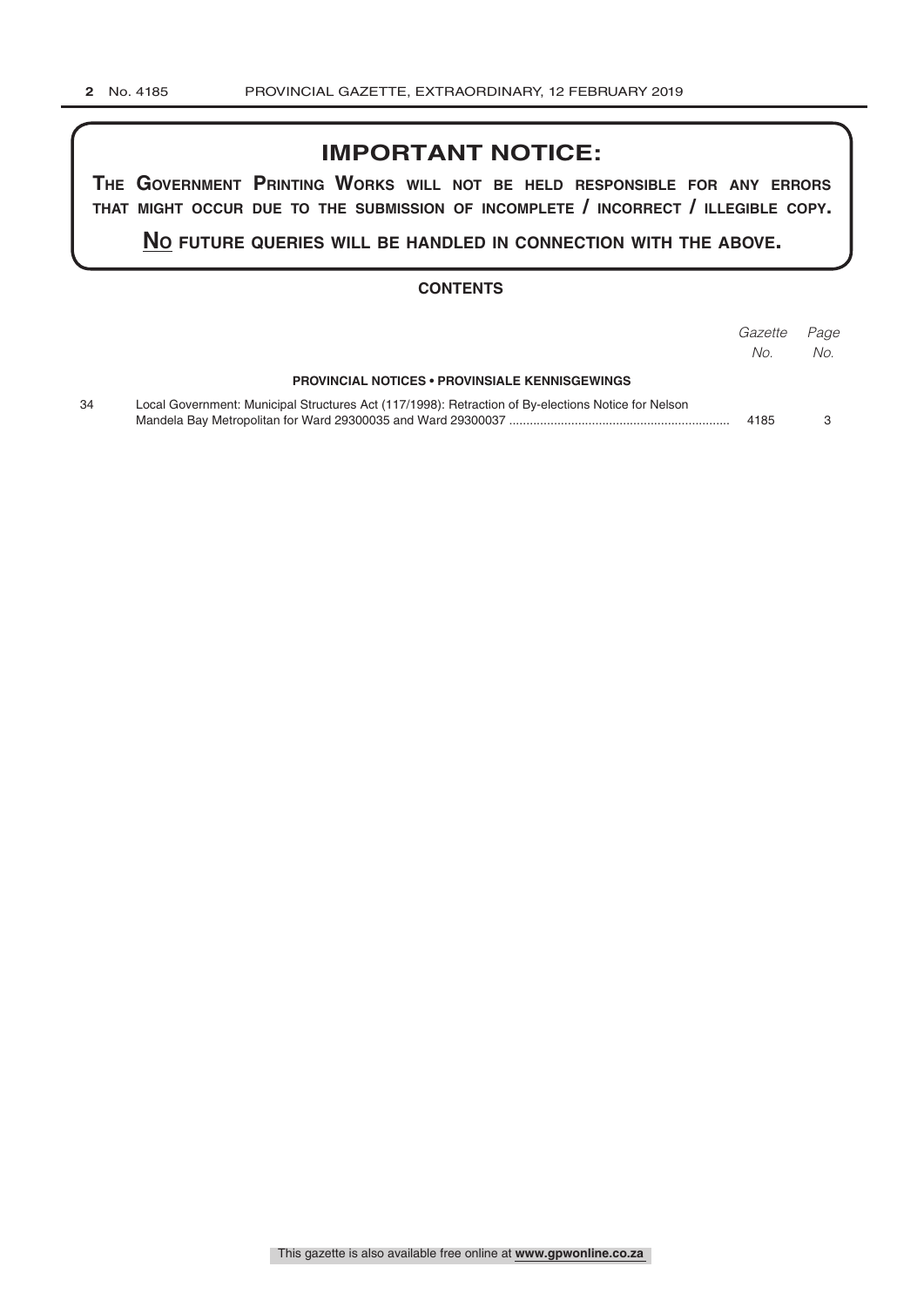# PROVINCIAL NOTICES • PROVINSIALE KENNISGEWINGS

## **PROVINCIAL NOTICE 34 OF 2019**

#### Province of the Eastern Cape

Department of Local Government and Traditional Affairs Provincial Notice issued in terms of Section 25 of the Local Government: Municipal Structures Act, 1998, As Amended (Act No. 117 of 1998)

## RETRACTION OF BY-ELECTIONS NOTICE FOR: NELSON MANDELA BAY METROPOLITAN FOR - WARD 29300035 AND WARD 29300037

I, FIKILE Xasa, Member of the Executive Council of the Province of Eastern Cape responsible for Local Government, after consultations with the LEC and being convinced<br>that example with for we to wheat in nort, the eformantional paratte. I handled and that grounds exist for me to retract in part, the aforementioned gazette, I hereby declare as follows:

That the councillors of ward 29300035 and ward 29300037 who were expelled by the Democratic Alliance have since lodged and been granted leave to appeal their expulsion from the said party;

That the appeal process therefore restores their status as councillors until such time that the appeal is decided;

That then means there are no vacancies and therefore no By- elections for the IEC to administer with regards to the two wards.

Whereas that is the status regarding the mentioned wards, it must be noted that Byelections will continue as originally proclaimed in ward 29300002 of the same municipality.

WORA

F. Xasa Member of the Executive Council responsible for Local Government (Province of the Eastern Cape)